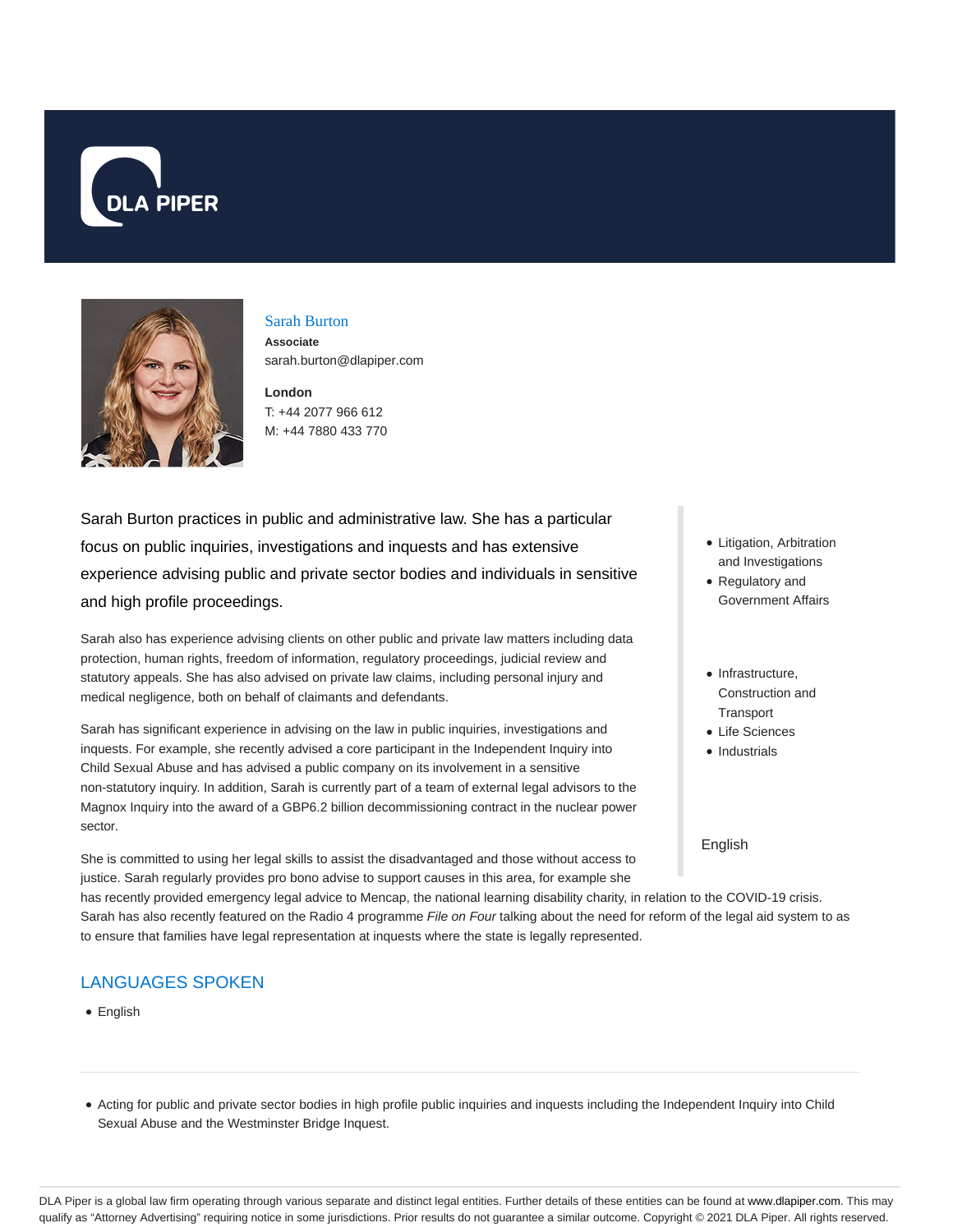- Advising on private and public law claims against public bodies and central government departments.
- Advising corporates and other bodies on a variety of public law matters such as judicial review litigation
- Advising public sector bodies on defensible decision-making and statutory interpretation.
- Providing pro bono advice to charitable bodies, including Asylum Matters and Mencap, on potential challenges and select committee hearings.

### CREDENTIALS

## Professional Qualifications

Solicitor of the Senior Courts of England and Wales

### Prior Experience

- Trained at London based international law firm 2012-14
- Worked as a government lawyer at the Government Legal Department, acting for the Ministry of Justice on litigious matters

## **Education**

- College of Law, LLB, 2012
- University of Oxford, BA Hons, 2010

### **Memberships**

- Law Society of England and Wales
- Young Public Law Lawyers' Group
- Constitutional and Administrative Law Bar Association

## INSIGHTS

## **Publications**

**Update: Reputation management during investigations: ZXC v Bloomberg LP**

#### 22 March 2022

A recent Supreme Court judgment in ZXC v Bloomberg LP serves as a reminder that individuals under investigation will need to closely monitor all potential sources of leaks and be ready to move fast both domestically and overseas when the right to privacy has been threatened.

**Judiciously Reviewed? Government outlines proposed reforms to judicial review**

#### 2 August 2021

On 21 July 2021, the UK Government laid the Judicial Review and Courts Bill 2020-21 before Parliament.

**DLA Piper's Public Law Team responds to the Judicial Review Consultation**

#### 6 May 2021

Further to the report of the Independent Review of Administrative Law (IRAL), the Government opened a consultation to consider the

DLA Piper is a global law firm operating through various separate and distinct legal entities. Further details of these entities can be found at www.dlapiper.com. This may qualify as "Attorney Advertising" requiring notice in some jurisdictions. Prior results do not guarantee a similar outcome. Copyright © 2021 DLA Piper. All rights reserved.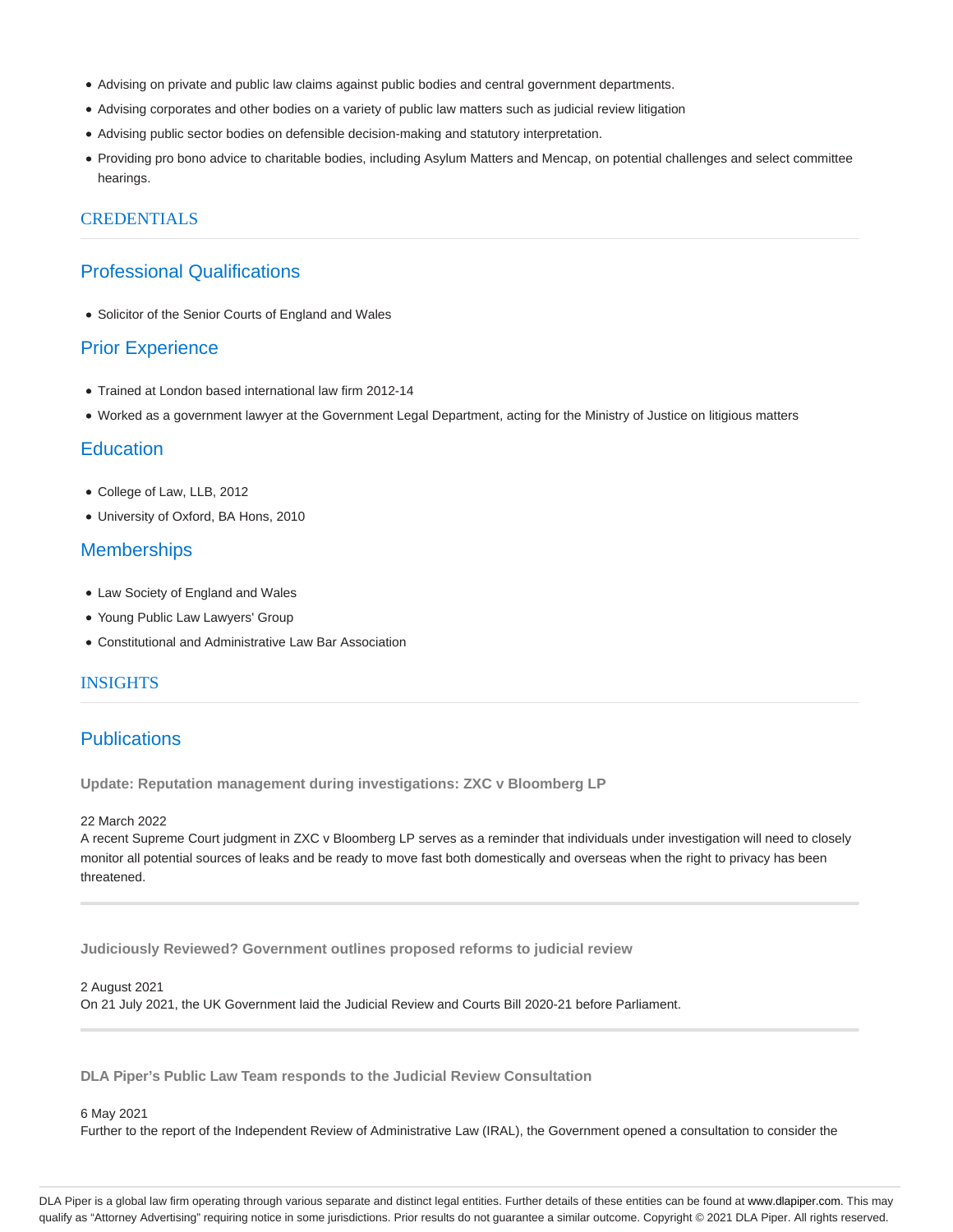recommendations of the IRAL, as well as seeking views on further proposals for reform of judicial review made by the Government. DLA Piper's Public Law Team responded to this consultation on 29 April 2021.

**Lockdown 3.0 – a summary of the UK government's latest measures and restrictions**

#### 11 January 2021

Prime Minister Boris Johnson addressed the nation to announce the latest restrictions to be imposed upon people living in England. We summarise the restrictions in this update.

**The new three-tier system: A summary of the English coronavirus restrictions in force from 2 December**

#### 2 December 2020

On 2 December 2020, The Health Protection (Coronavirus, Restrictions) (All Tiers) (England) Regulations 2020 come into force. These govern the transition from a full lockdown to lighter restrictions until 2 February 2021.

**Lockdown 2.0: a summary of the latest English Coronavirus Restrictions Regulations, published on 5 November 2020**

12 November 2020

On 5 November 2020, the Health Protection (Coronavirus, Restrictions) (England) (No.4) Regulations 2020 came into effect. These new regulations are the UK government's response to a second wave of COVID-19 cases and enforce a new national lockdown for England until 2 December 2020.

**Independent Review of Administrative Law - Call for Evidence**

#### 9 November 2020

The DLA Piper Public Law Team was recently invited to contribute to the Independent Review of Administrative Law (IRAL) by providing evidence to the IRAL Panel which has been appointed to consider options for reform to judicial review.

**Three tier UK coronavirus local lockdowns**

#### 14 October 2020

New lockdown regulations came into force in England on 14 October 2020, creating a three-tier system of restrictions to address local outbreaks of COVID-19.

**Face coverings, self-isolation and hospitality restrictions: Further tightening of English coronavirus regime**

#### 28 September 2020

New lockdown regulations came into force in England on 23, 24 and 28 September 2020 to address rising cases of COVID-19. We discuss the new regulations and what it means for businesses.

**The "rule of 6" and tightening of the English coronavirus lockdown regime**

DLA Piper is a global law firm operating through various separate and distinct legal entities. Further details of these entities can be found at www.dlapiper.com. This may qualify as "Attorney Advertising" requiring notice in some jurisdictions. Prior results do not guarantee a similar outcome. Copyright @ 2021 DLA Piper. All rights reserved.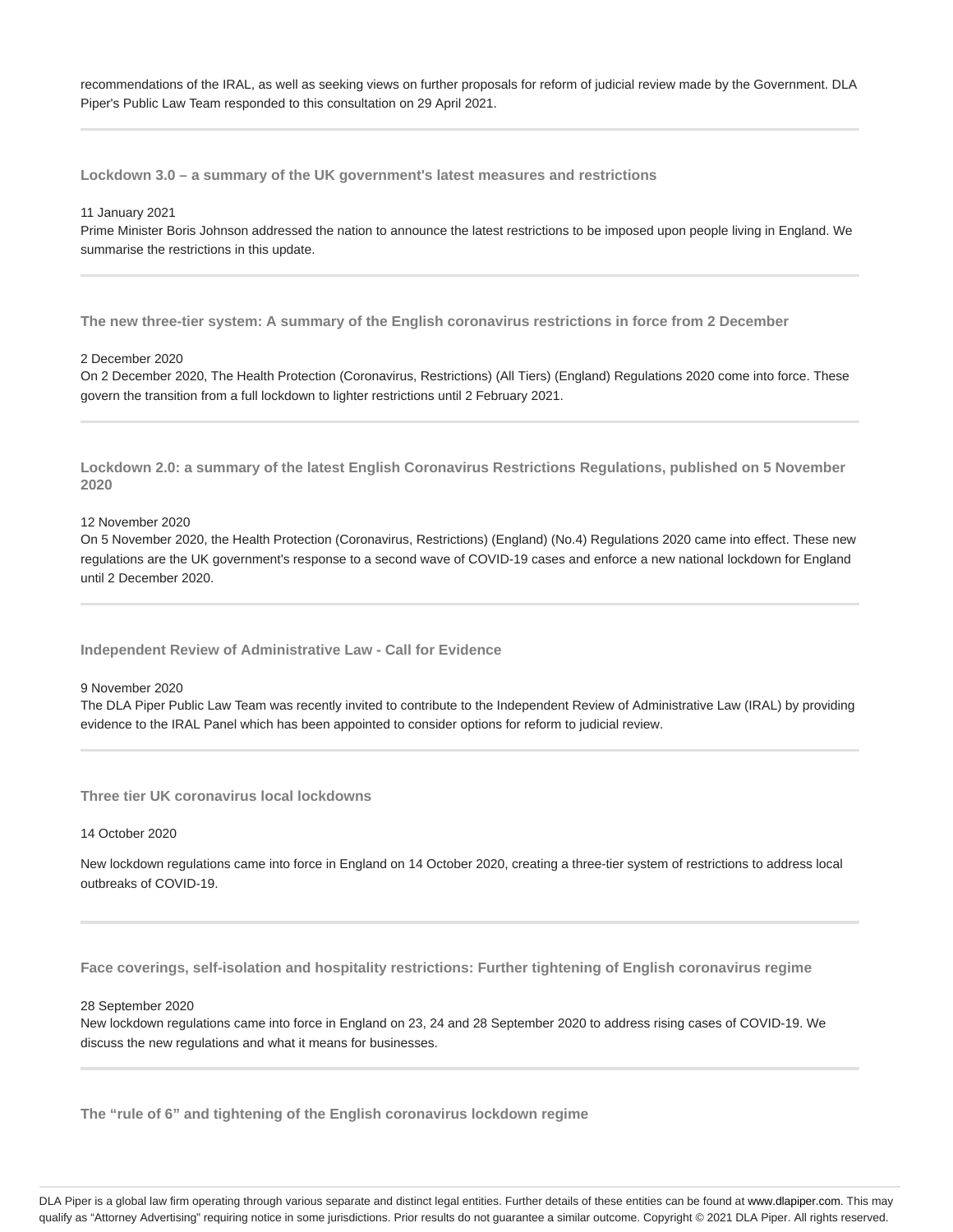15 September 2020

New lockdown regulations came into force in England on 14 September 2020. They provide for the "rule of six" and represent a tightening of the English lockdown regime due to the apparent growing incidence and transmission of COVID-19 across England.

**The latest English COVID-19 emergency regulations – new powers for local authorities**

#### 27 July 2020

The Health Protection (Coronavirus, Restrictions) (No.3) (England) Regulations 2020 came into force on 18 July 2020. They give new powers to local authorities in England to respond to a public health threat caused by the incidence or spread of COVID-19.

#### **Reputation management during investigations: ZXC v Bloomberg LP**

#### 16 July 2020

The Court of Appeal has upheld the decision of Nicklin J which found that Bloomberg had breached the privacy rights of a US businessman when it published an article containing confidential details about a UK criminal investigation which he was subject to.

#### **Further English COVID-19 amendment regulations**

15 July 2020

From 13 July 2020, the Health Protection (Coronavirus, Restrictions) (No. 2) (England) (Amendment) Regulations 2020 (the Amendment Regulations) come into effect. In this post, we consider the effects of the Amendment Regulations on businesses operating in England.

**The Leicester Coronavirus restrictions: COVID-19 emergency regulations**

#### 8 July 2020

On 29 June 2020, the government imposed a local lockdown in Leicester after a surge in COVID-19 cases in the area. The Leicester Restrictions Regulations are of wider importance because they set an example of how the government will give effect to local lockdowns in England as and when they become necessary.

**The new English COVID-19 emergency regulations**

8 July 2020

The Health Protection (Coronavirus, Restrictions) (No.2) (England) Regulations 2020 (the "Second Restrictions Regulations") came into force on 4 July 2020. These Second Restrictions Regulations mean, in essence, that most of England has returned to the pre-23 March 2020 position.

## **Events**

Featured on BBC File on 4 Families versus the state: An unfair fight? October 2019

DLA Piper is a global law firm operating through various separate and distinct legal entities. Further details of these entities can be found at www.dlapiper.com. This may qualify as "Attorney Advertising" requiring notice in some jurisdictions. Prior results do not guarantee a similar outcome. Copyright @ 2021 DLA Piper. All rights reserved.